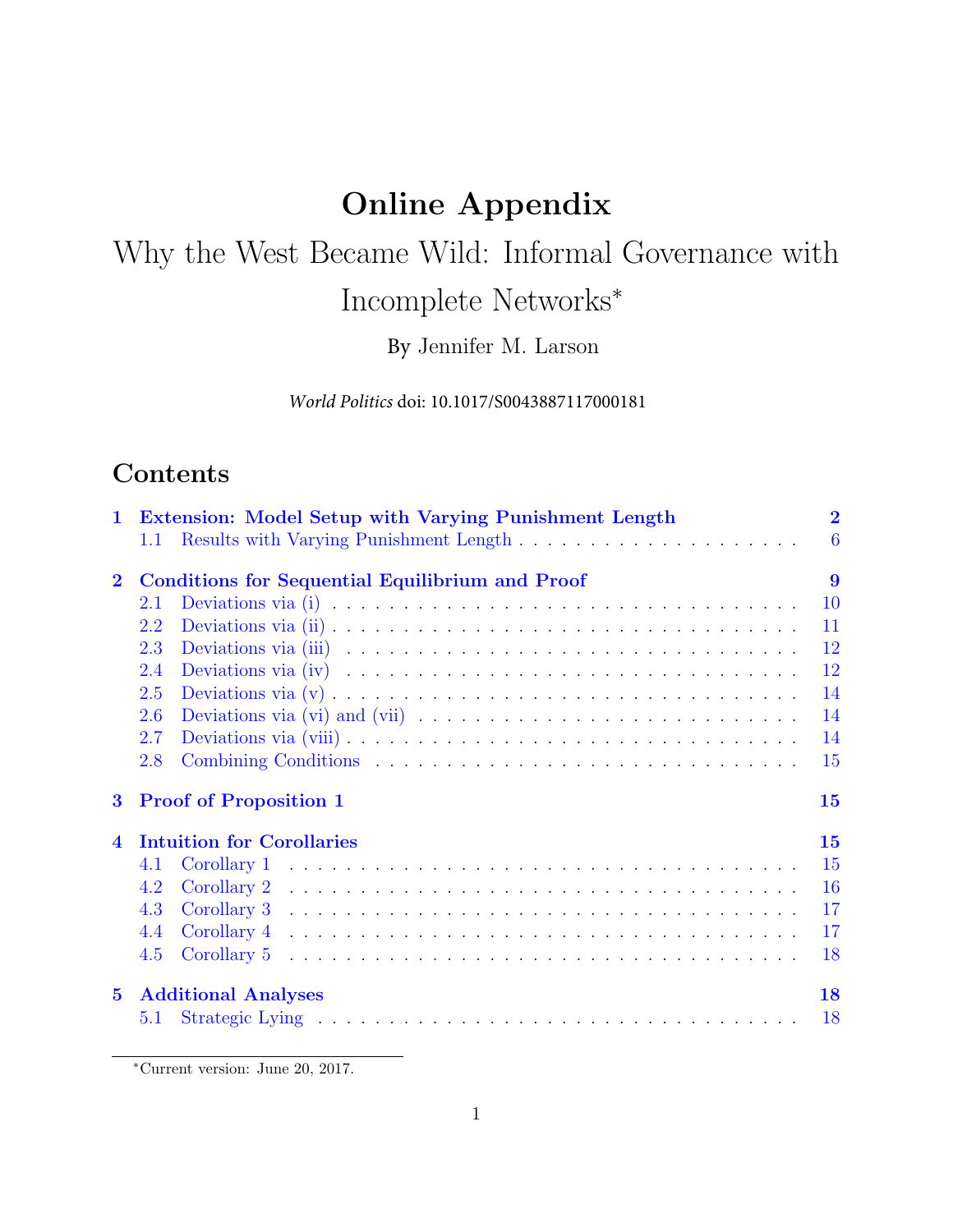## <span id="page-1-0"></span>1 Extension: Model Setup with Varying Punishment Length

Here I reintroduce the model, extended to allow finite punishment that lasts longer than a single period. The extension requires 1) accounting for the fact that as the punishment phase unfolds, more and more people may be learning about the offense as gossip keeps spreading, and 2) making sure that players keep passing gossip, and keep updating appraisals, based on judgments made in a window of time at least as long as the punishment phase. The latter could be accomplished in many ways. Here, I assume that players assign any piece of gossip a period of relevance, that that period is as long as the length of the punishment phase, and gossip and negative judgment expire after this period.

Society is comprised of a finite set of players  $N = \{1, \ldots, n\}$  with n even. In every time period  $t = 1 \ldots \infty$ , every player is matched with one other player uniformly at random to play a stage game. Call  $\mu(i, t)$  player i's assigned match in time t. Then  $Prob\{\mu(i, t) = j\} = \frac{1}{n-1}$ for all  $i \neq j \in N$ . Matching is independent across time periods.

In the stage game, each matched pair of players plays one round of prisoner's dilemma. Players i and j taking actions from action set  $A = \{c, d\}$  earn payoffs

$$
\begin{array}{cc}\n & c & d \\
c & \left( \begin{array}{cc} 1, 1 & -\beta, \alpha \\ \alpha, -\beta & 0, 0 \end{array} \right)\n\end{array}
$$

where  $\alpha > 1, \beta > 0$  and  $\frac{\alpha-\beta}{2} < 1$ . Players discount future payoffs with common discount factor  $\delta$  < 1. Stage games are private; no one except the two parties to a match observe their actions.

Player *i*'s private history at time *t*,  $h_i^t$ , is the set of all her matches, the actions of both *i* and her match, and the time of the match in all stage games strictly prior to t. The set of all possible private histories at t is  $\mathcal{H}^t$ .

Players are interconnected in an exogenously determined social network g defined by the pair  $(N, g^N)$  with  $n \times n$  adjacency matrix  $g^N$ . Links in the network are unweighted and undirected. The network reveals some private information, specified below, to others according to a transmission process  $\tau$ . g and  $\tau$  are common knowledge among the players.

This game can be said to have *network information processing* in that it has the following information structure: players form a *judgment* about their match's action in the stage game.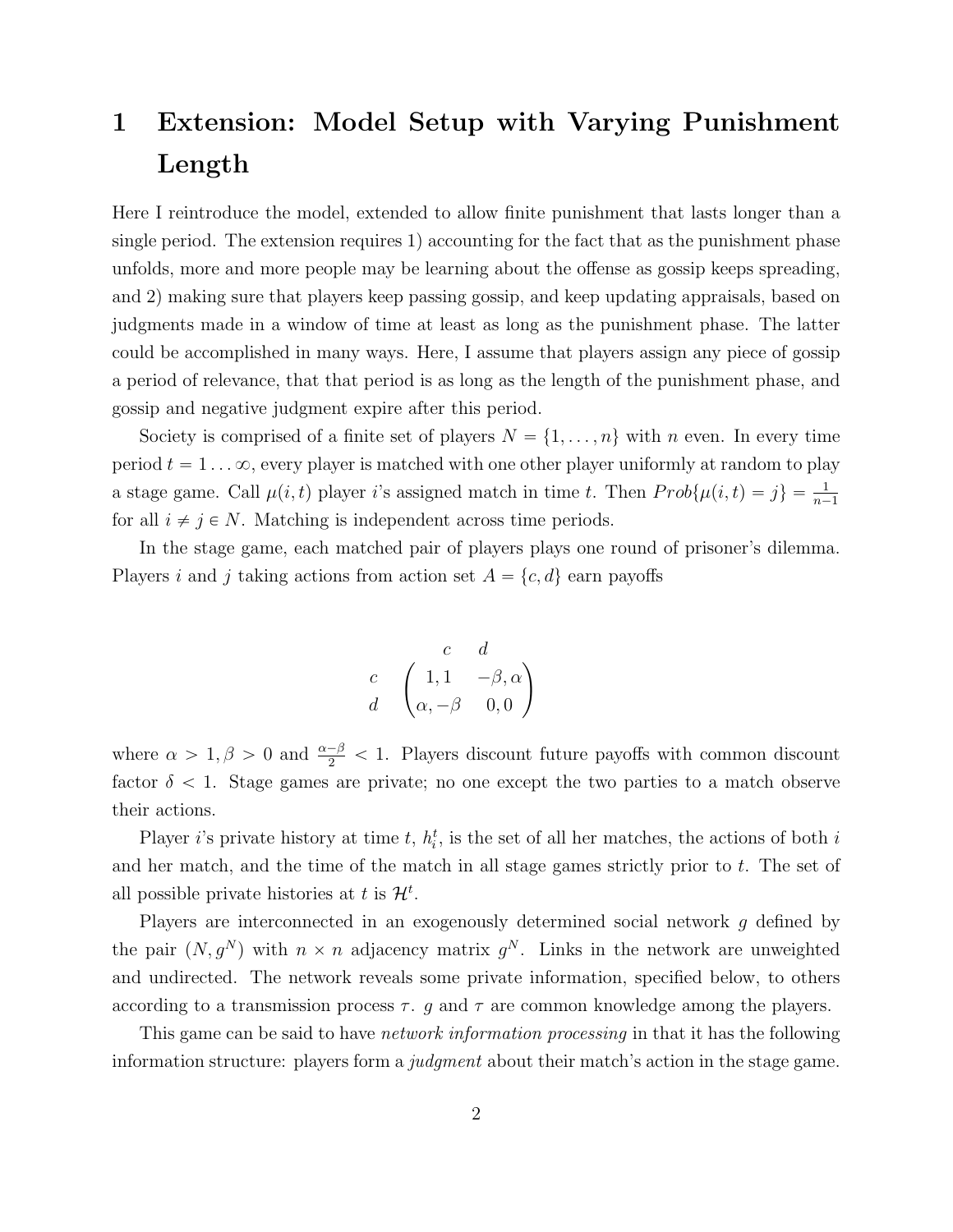A network transmission process reveals players' judgements to others based on their positions in the network. Players use all judgements revealed to them to form an appraisal of each other player. Strategies are a mapping from private histories and appraisals into actions. Specifically:

- 1. All players have an *appraisal* of every other player: *i*'s appraisal of any  $j \neq i$  before playing the stage game in time t is  $z_{i,j,t}$ . The set of i's appraisals of all other players in N by t is  $Z_{i,t}$ . The set of all possible sets of appraisals in t is  $\mathcal{Z}^t$ .
- 2. All players play the stage game and form a judgment about their match's action in t. i forms judgment  $J_{i,j,t}$  about any match j's action in t as a function of i's private history and  $j$ 's action in  $t$ , given the network transmission process and strategy profile  $\sigma$ :  $J_{i,j,t} = f(h_i^t, a_{j,t} | \tau, \sigma)$ .
- 3. After the stage game in t, the network transmission process  $(\tau)$  reveals to each player a (possibly empty) subset of all judgments that have been made by any player up to and including t. The set of judgments that are revealed to i at the end of round t is  $J_{\rightarrow i,t}$ .
- 4. Players' appraisals in  $t + 1$  are a function of their past appraisals and all judgments revealed to them in t.  $Z_{i,t+1} = h(Z_{i,t}, J_{\rightarrow i,t}).$
- 5. A player's strategy is a mapping from her private history, her appraisals of others, and her match into an action,  $\mathcal{H}^t \times \mathcal{Z}^t \times N \to A$ .

Specifying a game with network information processing requires specifying  $f$ , the function which determines players' judgments of actions, h, the function which determines players' appraisals of other players, and  $\tau$ , the process by which the network transmits information from some players to others.

Here, let an appraisal be a positive integer,  $z_{i,j,t} \in \mathbb{Z}^+$ . Let judgment be an ordered 4-tuple,  $J_{i,j,t} = (J_{i,j,t}^1, J_{i,j,t}^2, J_{i,j,t}^3, J_{i,j,t}^4)$  where the first element is binary,  $J_{i,j,t}^1 \in \{0,1\}$ , the second element is the identity of the person forming judgment,  $i$ , the third element is the identity of the person being judged,  $j$ , and the fourth is the time of the judgment,  $t$ . Call a judgment with  $J^1 = 1$  a positive judgment, and a judgment with  $J^1 = 0$  a negative judgment. Judgments are formed by referencing a strategy profile: a player judges the action of a match to be negative when that action is not in compliance with the strategy.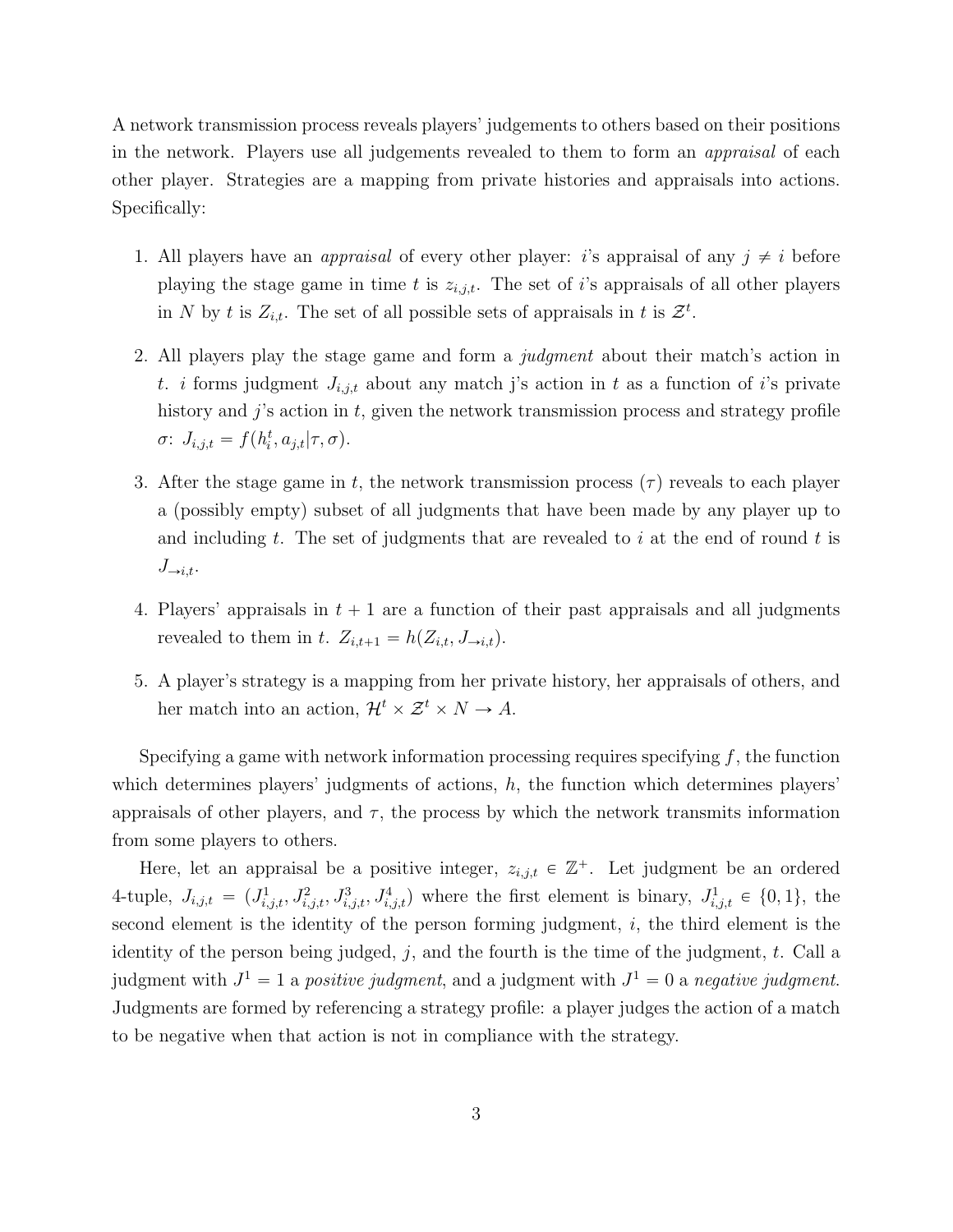Consider the following strategy profile in which a subset of players  $(COOP)$  participate in in-group policing and condition punishment which lasts for T rounds on their appraisals of others, while the rest  $(CHEAT)$  perpetually play  $d:$ <sup>[1](#page-3-0)</sup>

Definition 1 (Network In-Group Policing with Cheaters  $\sigma^{CHEAT}$ ). For all players  $i \in COOP$ : When matched with a player  $j \in COOP$ : play c in the first round. In round t, play c if  $z_{i,j,t} > T$  and d if  $z_{i,j,t} \leq T$ . When matched with a player  $j \in CHEAT$ : Always play d. For all players  $i \in CHEAT$ : Always play d.

For convenience, say that when i's appraisal of j is such that  $z_{i,j,t} > T$ , i appraises j to be in good standing, and when  $z_{i,j,t} \leq T$ , i appraises j to be in bad standing. Players using the strategies in  $\sigma^{CHEAT}$  as a member of COOP play c with all others in COOP whom they appraise to be in good standing, and play  $d$  to punish those in  $COOP$  whom they appraise to be in bad standing. This strategy profile implies that punishment takes the form of capitulation to those appraised to be in good standing; a player  $i$  appraised by his match j be in bad standing plays c while j plays d unless both appraise each other to be in bad standing, in which case they both play d. Players always play d with those in  $CHEAT$ , and all players in CHEAT play d with everyone.

Since this is a game of network information processing, appraisals are determined by judgments that players form which are then transmitted through the network according to  $\tau$ . Players form judgments of the actions taken by their matches based on whether the action complies with  $\sigma^{CHEAT}$ . If i's match j in t deviates from  $\sigma^{CHEAT}$  in t, i judges j's action negatively:  $J_{i,j,t} = \{0, i, j, t\}$ . If j does not deviate, i judges j's action positively:  $J_{i,j,t} = \{1, i, j, t\}$ . A player can always tell if her match deviated from  $\sigma^{CHEAT}$  in the round with her.<sup>[2](#page-3-1)</sup> She can distinguish her match playing d out of punishment from d out of defection, because she knows her private history  $h_i^t$  and so knows if she deserved punishment, and she

<span id="page-3-0"></span><sup>&</sup>lt;sup>1</sup>In-group policing strategies like those considered here capture enforcement schemes used by real groups well. Cooperation supported by the strategies played by COOP has other desirable properties as well, which is perhaps why these strategies seem to be favored by real groups. Carrying out punishment is renegotiationproof– punishers gain from punishing. Additionally, finite punishments are desirable in environments prone to errors or mistakes since they destroy minimal value off the equilibrium path and give groups the chance to return to the efficient outcome, which may have been particularly important in frontier life where drunken mishaps were common [\(McGrath,](#page-18-0) [1987,](#page-18-0) p. 75). Most importantly for the account here, they also resemble punishments that settlers opted to use to enforce communal norms. Accounts of misbehavior cite fines and other concessions that the offenders were pressured to pay for a finite period of time.

<span id="page-3-1"></span><sup>&</sup>lt;sup>2</sup>Because not all players know about every round in the game, even if they could observe what actions other pairs take, they could not discern whether all play in the game is in compliance with  $\sigma^{CHEAT}$ ; specifically, distinguishing  $d$  the defection from  $d$  the due punishment requires extensive knowledge of histories. However, a player can always tell if *her match* is deviating from  $\sigma^{CHEAT}$ .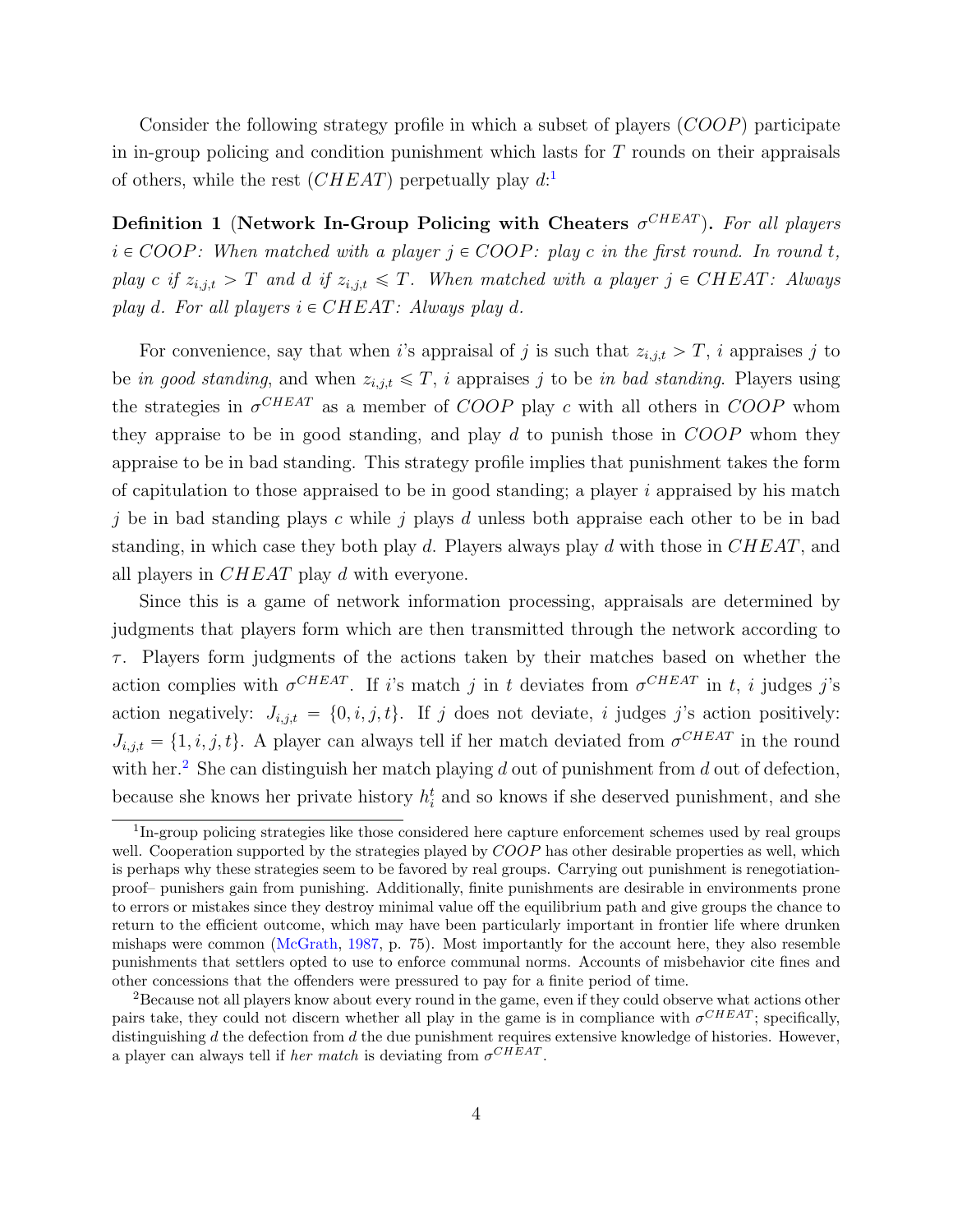knows g and  $\tau$ , and so knows if her match would know this.<sup>[3](#page-4-0)</sup>

The network transmission process  $\tau$  governs how judgments are revealed to others in the network g. Fix  $\tau$  to be the following process: when i forms a negative judgment about j in t,  $J_{i,j,t}$  is revealed (i.e., is sent as gossip) to all network neighbors of i in radius r by  $t+1$ , to all of their neighbors in radius r by  $t + 2$ , to all of their neighbors in  $t + 3$ , and so on until  $t + T$ .<sup>[4](#page-4-1)</sup> Call all players within radius r of i on network g, including i himself, i's  $r - neighborhood$ , written  $N_i^r(g)$ .<sup>[5](#page-4-2)</sup> This network transmission process implies that the judgments revealed to i in t,  $J_{\rightarrow i,t}$ , are the negative judgments formed in t by anyone in is  $r - neighborhood$ , by anyone formed in  $t - 1$  in i's  $2r - neighbourhood$ , and so on:

$$
J_{\to i,t} = \bigcup_{l=0}^{T-1} \left\{ J_{k,j,t-l} | k \in N_i^{(l+1)r} \right\}.
$$

Players begin by presuming that everyone is in good standing. For convenience, represent this by setting  $z_{i,j,1} = T + 1$  for all  $i, j \in N$ . Player i's appraisal of j records the number of rounds that have elapsed since the most recent instance i is aware of that j was judged negatively. Specifically, for  $t > 1$ ,

$$
z_{i,j,t+1} = \min\{z_{i,j,t} + 1, t - (J^4_{\to i,j,t} - 1)\}
$$

That is, a player i's appraisal of j (which, recall, records the number of rounds since the most recent negative judgment of j that i is aware of), is the smaller of the old appraisal plus one, which updates the number of rounds since j's most recent negatively judged action that i knew about, or the number of rounds since  $j$ 's most recent defection according to any

<span id="page-4-0"></span><sup>&</sup>lt;sup>3</sup>Player i's match  $\mu(i, t) = j$  can deviate when playing i by playing d when j appraised i to be in good standing, by playing d when i appraised j to be in bad standing (failing to accept punishment), and by playing c when j appraised i to be in bad standing. The simplest statement of judgments is to say i judges all to be negative. However, realistically,  $i$  would not mind  $j$  neglecting to punish  $i$  and so may not judge this deviation negatively. Since punishment is capitulation, allowing the punisher to play  $d$  while the punished plays c, punishers always prefer to punish. This incentive holds even if no one would punish a player for not punishing. Therefore, modifying the setup to say that i only judges j's deviation to be negative when it entails j playing d against an i whom j appraises to be in good standing, does not change any of the results.

<span id="page-4-1"></span><sup>4</sup>That only negative gossip spreads in this way is meant to realistically capture how information about one another spreads through groups. Changing  $\tau$  to also transmit positive judgments would not change the results.

<span id="page-4-2"></span><sup>&</sup>lt;sup>5</sup>Player *i*'s **r-neighborhood** in network g is the set of all j such that the shortest path from i to j is less than or equal to r, including i himself. That is,  $N_i^r(g) = \{j \in N | \ell(i, j) \leq r\} \cup i$ .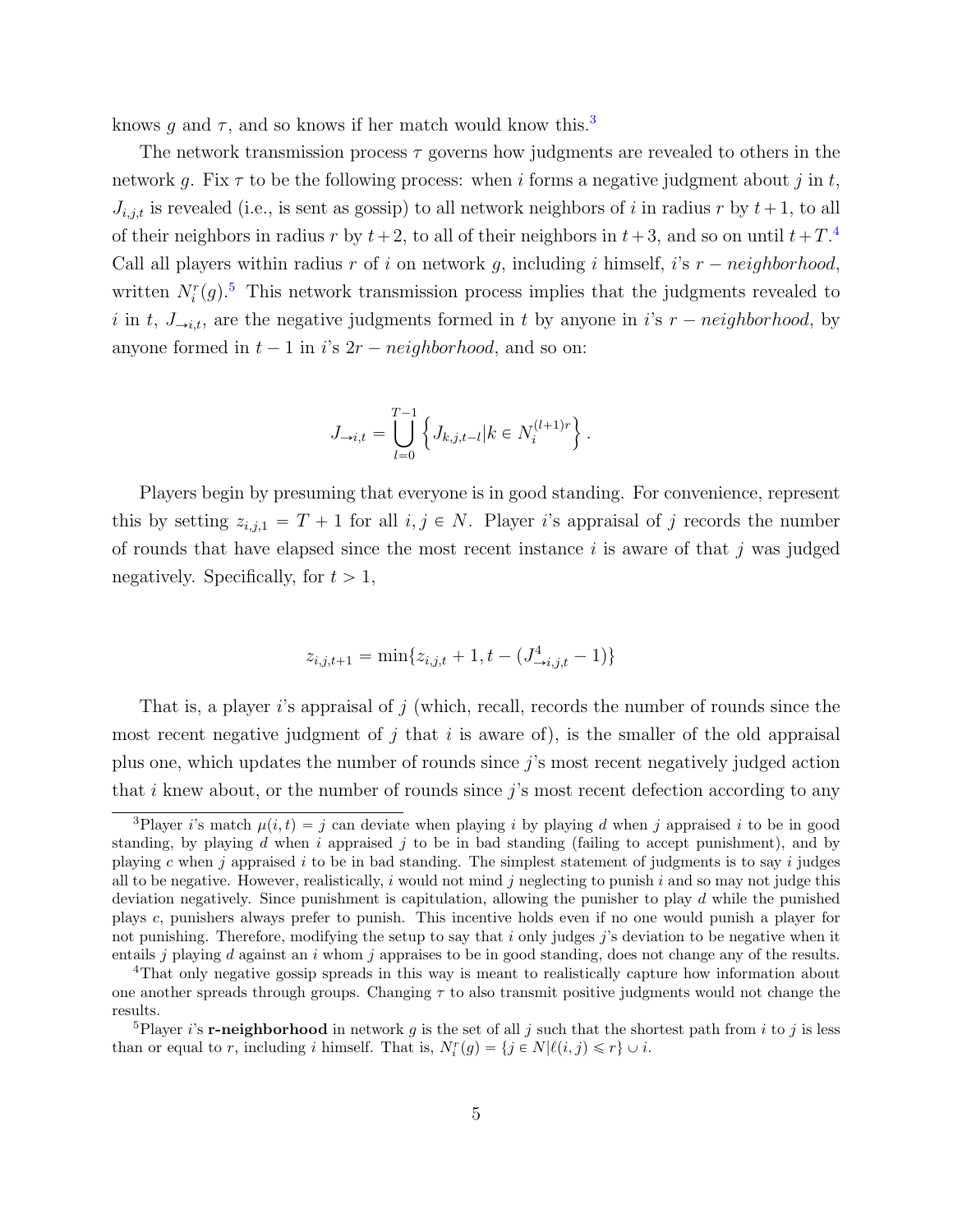messages reaching  $i$  in  $t$ .

This form implies that if i has heard nothing negative about j in the last  $T$  periods (from himself or others), he will regard  $j$  to be in good standing in this period. This form builds in forgiveness after T rounds.

In short, each time period proceeds as follows: at the beginning of t, nature randomly matches players. Each matched pair plays one round of prisoner's dilemma, after which each player forms a judgment about each other's action. Judgments that are negative spread r degrees through the network. Players' appraisals of other players are updated based on the negative judgments received, ending t.

If everyone in COOP complies with  $\sigma^{CHEAT}$ , all interactions among COOP can be cooperative. A player's incentive to comply hinges on the extent of punishment she expects for deviating. Since she will be punished by anyone who hears the gossip that she deviated, her expected punishment is a function of the number of others who hear the gossip.

As play continues, more and more people may know about an offense. It turns out that the binding case of a defection is a second defection in a row, which extends punishment by a single period. Consequently, the binding conditions for cooperation depend on the size of players'  $rT - neighborhoods$ . Gossip is sent by the victim of a deviation, so deviations in rounds with players who have small  $rT -neighborhoods$  are more profitable than deviations in rounds with players with larger  $rT - neighborhoods$ .

#### <span id="page-5-0"></span>1.1 Results with Varying Punishment Length

Here I reproduce the results from the article text, accounting for varying finite punishment length. Note that all results in the article follow by setting  $T = 1$ .

For  $\sigma^{CHEAT}$  to be sequentially rational, it must be that for a division of N into CHEAT and COOP, no individual has an incentive to deviate from her prescribed strategy in any history of play. This holds under the following conditions:

<span id="page-5-1"></span>**Result 1 (Partial Cooperation).**  $\sigma^{CHEAT}$  with partition of N {COOP, CHEAT} is sequentially rational if and only if, given r, T,  $g_N$ , for all  $i \in COOP$ :

$$
\delta^T \geq \frac{(n-1)(\alpha-1)}{\#(N_i^{rT} \cap COOP)(\beta+1)}
$$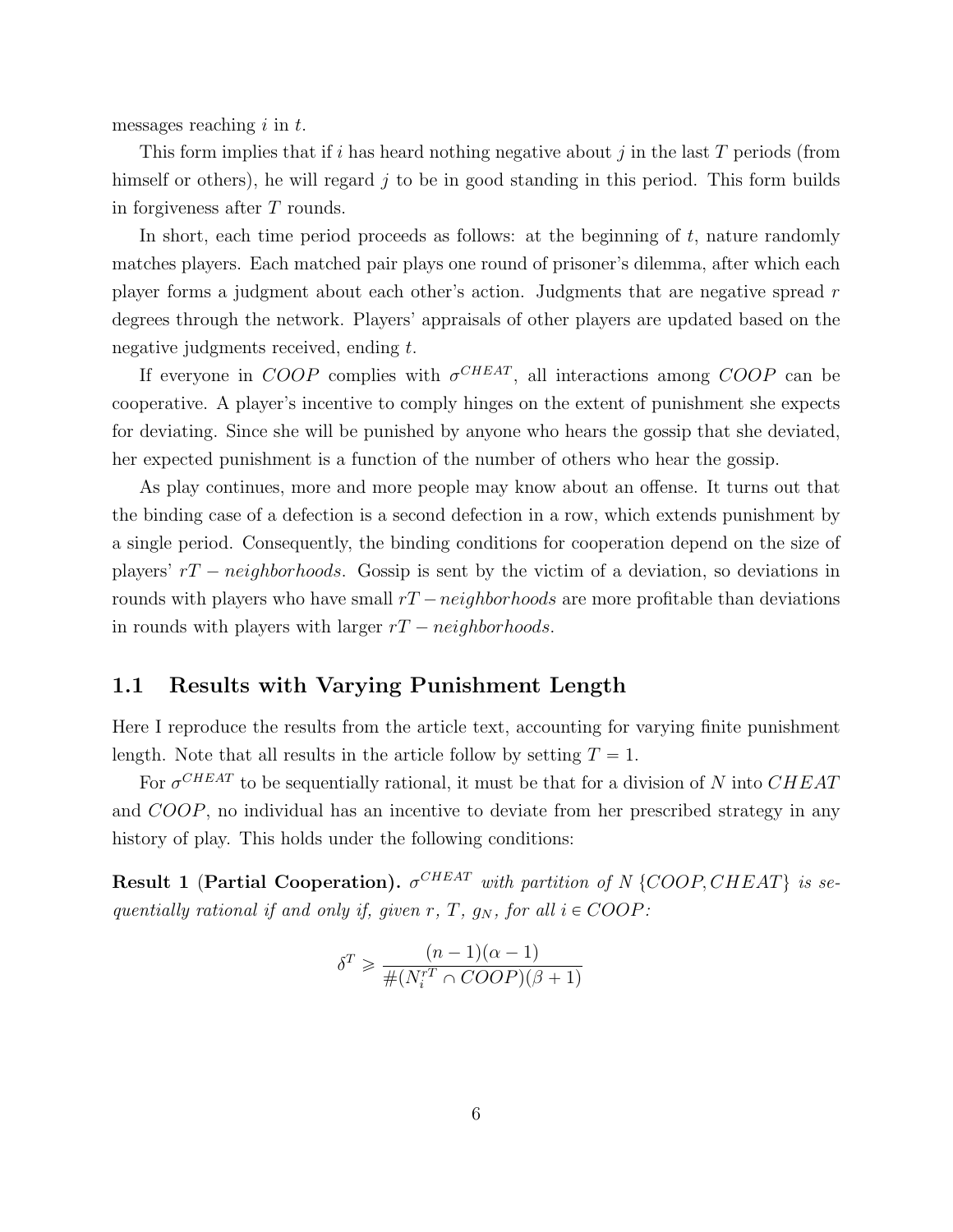and

$$
\delta^T \geq \frac{(n-1)\beta}{\#(N_i^{rT} \cap COOP)(\beta+1)}.
$$

In fact, we can use the conditions in Result [1](#page-5-1) to specify when full cooperation  $(COOP =$  $N$ ) is impossible:

**Result 2 (When Full Cooperation is Impossible).** There exists no equilibrium with  $COOP = N$ ,  $CHEAT = \emptyset$  if, given r, T, and  $g_N$ ,

$$
\delta^T < \min_{i \in N} \left\{ \frac{(n-1)(\alpha-1)}{\#N_i^{Tr}(\beta+1)} \right\}
$$

or

$$
\delta^T < \min_{i \in N} \left\{ \frac{(n-1)\beta}{\#N_i^{Tr}(\beta+1)} \right\}.
$$

Since supporting  $COOP = N$  can be impossible, what is the most cooperative feasible equilibrium be for a given set of parameter values? In other words, what is the largest set of cooperators (or equivalently the smallest set of cheaters) that can be supported in equilibrium? The following result characterizes the maximally cooperative feasible equilibrium.

Result 3 (Maximally Cooperative Equilibrium). An equilibrium with set of cooperators COOP is the maximally cooperative partial cooperation equilibrium possible when, given r,  $T, g^N,$ 

$$
\delta^T \ge \min_{i \in COOP} \left\{ \frac{(n-1)(\alpha-1)}{\#(N_i^{Tr} \cap COOP)(\beta+1)} \right\}
$$
(1)

and

$$
\delta^T \ge \min_{i \in COOP} \left\{ \frac{(n-1)\beta}{\#(N_i^{Tr} \cap COOP)(\beta + 1)} \right\},\tag{2}
$$

and, for any other set of cooperators COOP' such that  $\#COOP' > \#COOP$ , either

$$
\delta^T < \min_{i \in COOP'} \left\{ \frac{(n-1)(\alpha-1)}{\#(N_i^{Tr} \cap COOP')(\beta+1)} \right\} \tag{3}
$$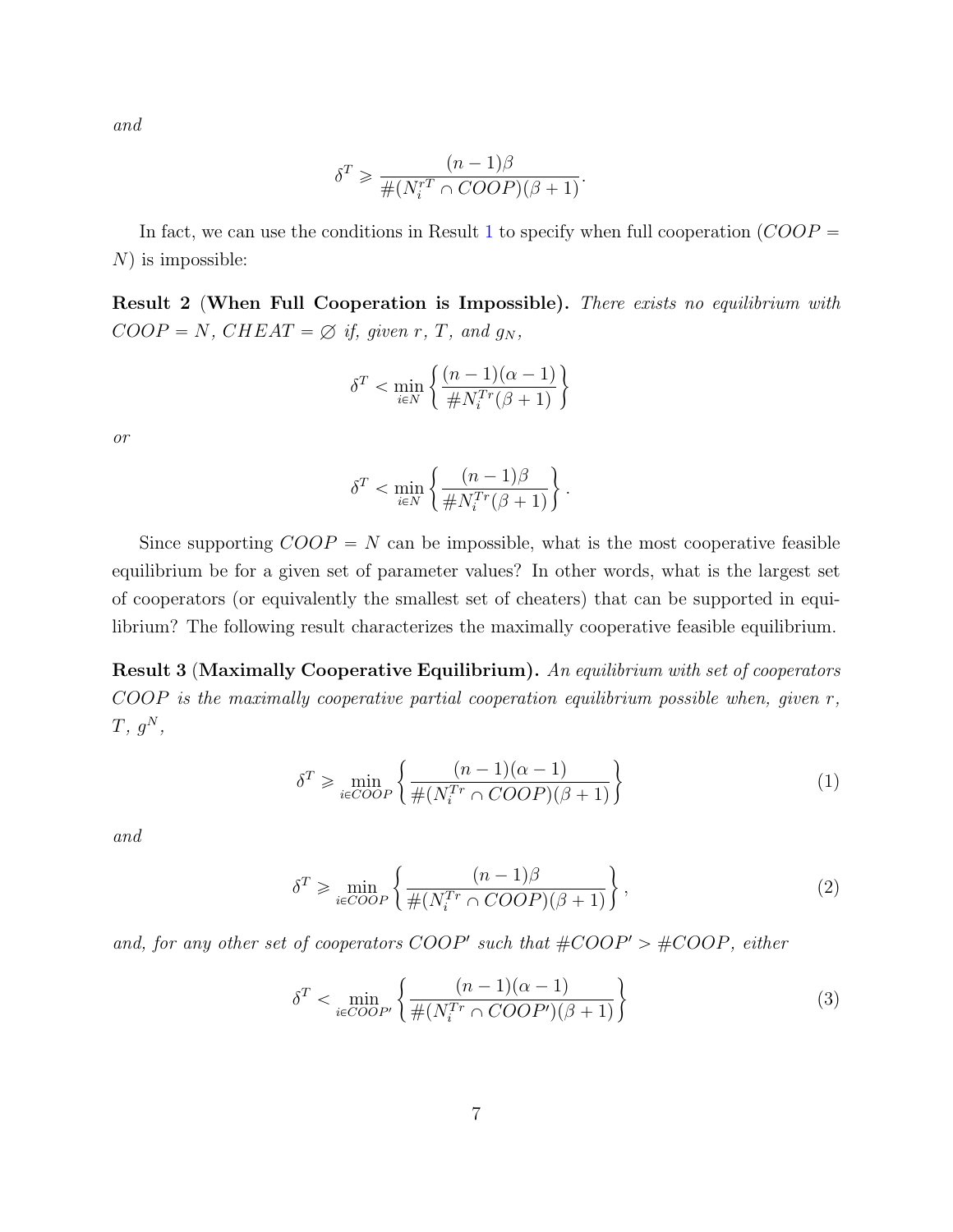or

$$
\delta^T < \min_{i \in COOP'} \left\{ \frac{(n-1)\beta}{\#(N_i^{Tr} \cap COOP')(\beta+1)} \right\} . \tag{4}
$$

Result 4 (The Cheating Periphery). In a maximally cooperative equilibrium, there exists a threshold

$$
x^* := \min_{j \in COOP} \{ \#(N_j^{Tr} \cap COOP) \}
$$

such that

$$
if #N_i^{Tr} < x^\star, then i \in CHEAT.
$$

Result 5 (Peripheral Become the Cheaters). In an equilibrium with CHEAT and COOP, if a new equilibrium with CHEAT' and COOP' is such that  $\#CHEAT' > \#CHEAT$ , the the most peripheral in the subnetwork induced by COOP (have the smallest  $N^{Tr} \cap COOP$ ) will be in CHEAT'.

The following corollary helps to make sense of the consequences of changes in  $n$ .

Result 6 (The Mixed Consequences of Changes in Group Size). Changes in group size have ambiguous effects on the maximum extent of cooperation in equilibrium. The direction of change depends on how the network changes as a result of the change in group composition. For an original group  $N$  of size n with network q and  $COOP$  cooperators in a maximally cooperative equilibrium, consider a change in group size resulting in new group  $N'$  of new size n' and attendant new network  $g'$ . The change in population strictly decreases (increases) the maximum extent of cooperation in equilibrium if, for

$$
P^* := \frac{x^*}{n-1} = \min_{j \in COOP} \left\{ \frac{\#(N_j^{Tr}(g) \cap COOP)}{n-1} \right\},\,
$$

$$
\frac{\#COOP}{n-1} > (<) \max_{NEW \in \mathcal{P}(A')} \left\{ \frac{\# \left\{ i \in A' | \#(N_i^{Tr}(g') \cap NEW)/(n'-1) \geq P^* \right\}}{n'-1} \right\}
$$

where  $\mathcal{P}(N')$  is the power set of N'.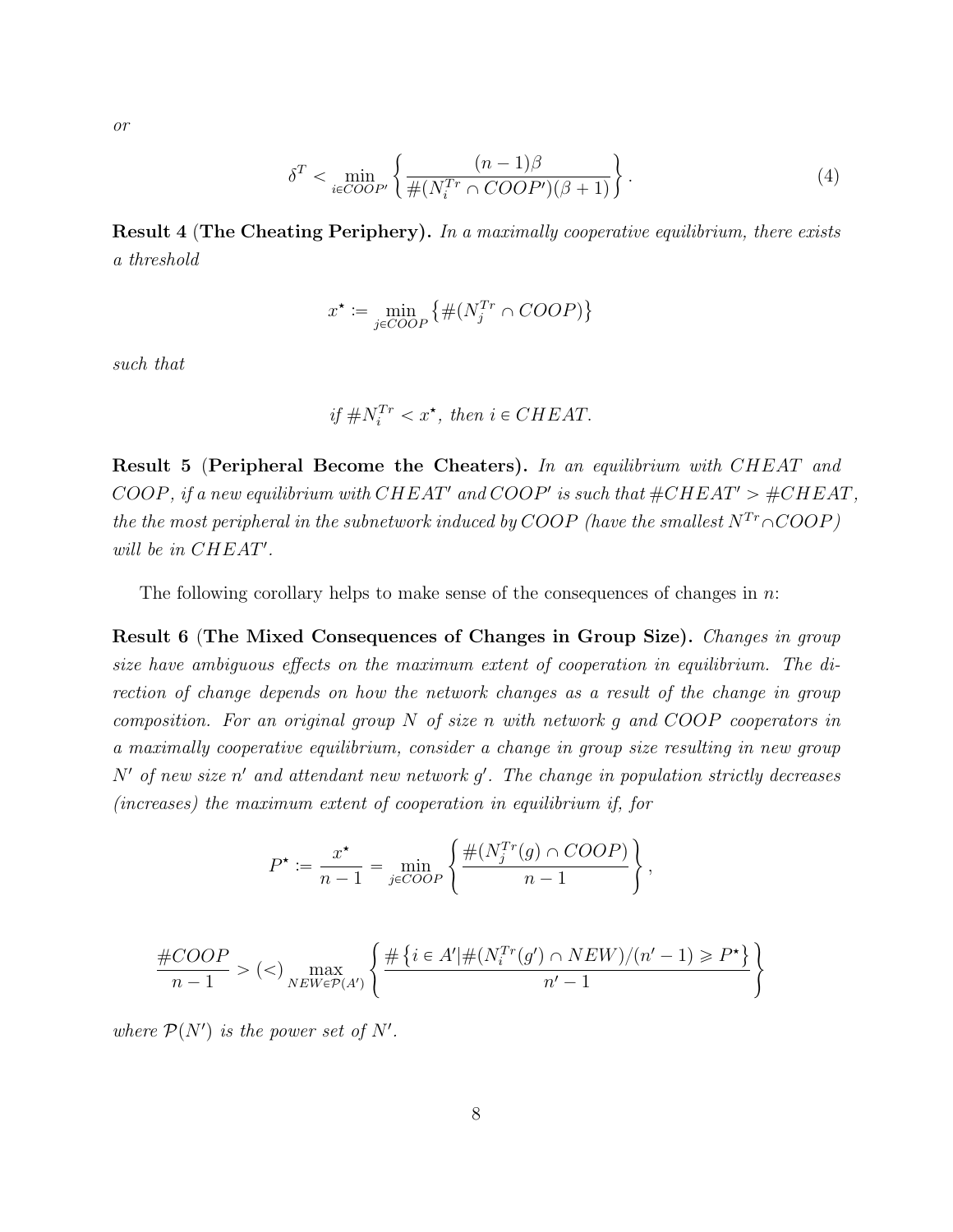### <span id="page-8-0"></span>2 Conditions for Sequential Equilibrium and Proof

These conditions are derived and proven for an arbitrary, finite length of the punishment phase T (introduced in Section 1 above). The conditions for the simple version of the model in the article with punishment that lasts only a single round can be found by setting  $T = 1$ .

 $\sigma^{CHEAT}$  with partition of N {COOP, CHEAT} is sequentially rational if and only if, given r, p, T, and g, for all  $i \in COOP$ :

$$
\delta^T \geq \frac{(n-1)(\alpha-1)}{\#(N_i^{rT} \cap COOP)(\beta+1)}
$$

and

$$
\delta^T \geq \frac{(n-1)\beta}{\#(N_i^{rT} \cap COOP)(\beta+1)}.
$$

Proof. To establish sequential rationality, I will show that for any history and at any information set, all players prefer to comply with  $\sigma^{CHEAT}$  given the conditions above. First consider individuals in COOP (the players playing in-group policing with each other). Players' strategies respond to negative judgments sent to them via the network transmission process  $\tau$ . Specifically, they implement punishment in response to messages sent from victims of deviations that occurred within the last T periods.

Players in CHEAT are trivially playing a best response in all interactions: everyone plays unconditional d with them, so they never have an incentive to play anything other than d. Strategies instruct players in COOP to respond to their appraisals,  $z$ , of others in COOP (which are formed as a function of all negative judgments that have reached a player by t). There are thus eight ways for an individual i in  $COOP$  to deviate from her strategy:

When player *i* is appraised to be in good standing by everyone in  $N(z_{j,i,t} \geq T \forall j \in N)$ :

i Play d with a j when  $z_{i,j,t} \geqslant T$  (defect against someone appraised to be in good standing)

- ii Play c with a j when  $z_{i,j,t} < T$  (fail to punish someone in bad standing)
- iii Play c with  $j \in CHEAT$

When player i is appraised to be in bad standing by at least someone in  $N \exists k \in N$  such that  $z_{k,i,t} < T$ :

iv Play d with j when  $z_{i,j,t} \geq T$  and  $z_{j,i,t} < T$  (fail to capitulate in punishment)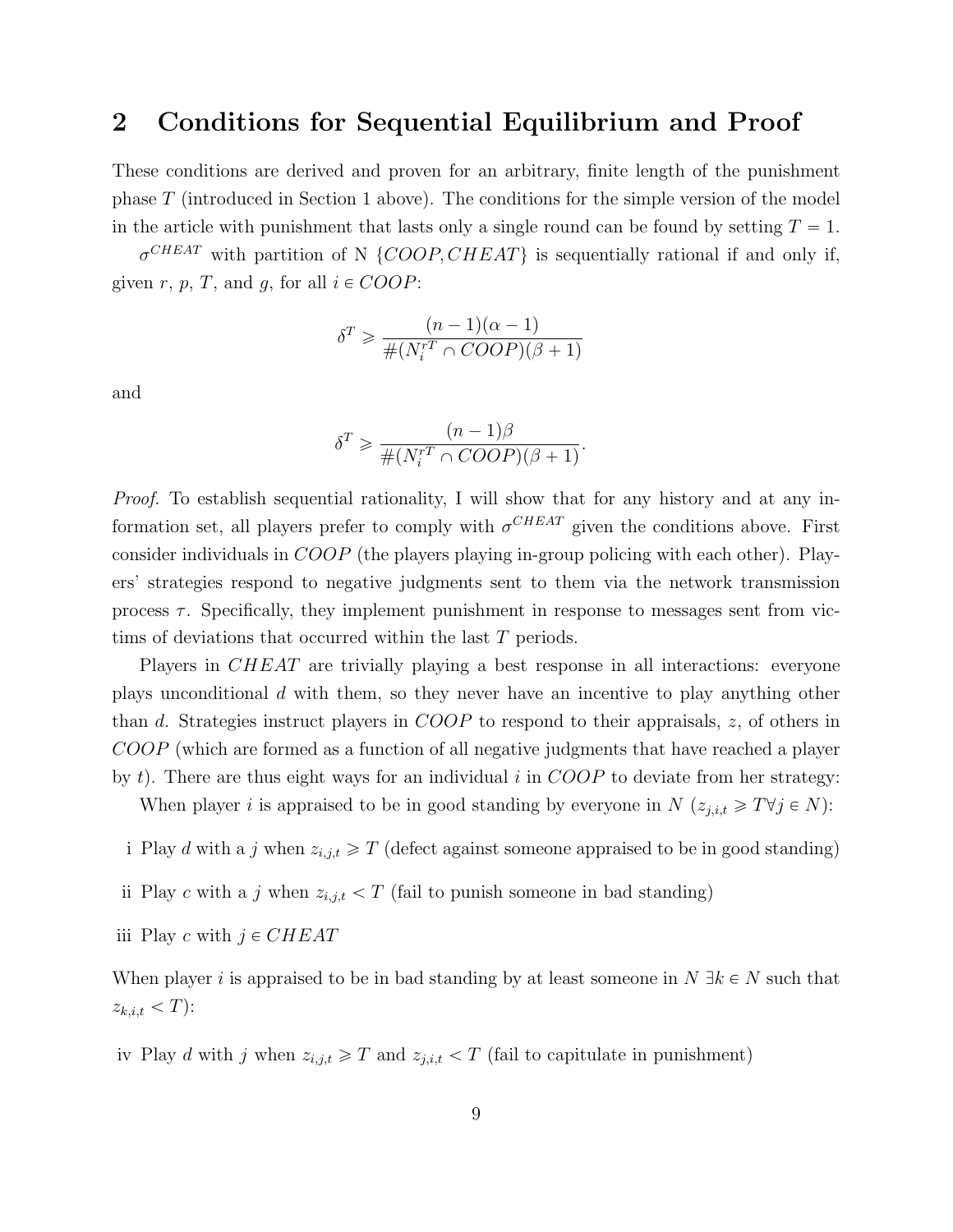- v Play d with j when  $z_{i,j,t} \geq T$  and  $z_{i,j,t} \geq T$  (fail to cooperate with someone expecting cooperation)
- vi Play c with j when  $z_{i,j,t} < T$  and  $z_{j,i,t} < T$  (fail to punish)
- vii Play c with j when  $z_{i,j,t} < T$  and  $z_{j,i,t} \geq T$  (fail to cooperate with someone expecting cooperation)
- viii Play c with  $j \in CHEAT$

Assessing compliance with  $\sigma^{CHEAT}$  requires a lot of accounting detail for intermediate rounds that ends up falling out of the binding conditions. Recall from the article text that  $N_i^k$  is the k-neighborhood of player i in a network, which is the set of individuals reachable in paths of length  $k$  or shorter. The assumptions about message transmission and rate  $r$ result in a message sent from i reaching individuals  $N_i^{rl}$  in l rounds. The complement of this set (excluding *i*) will be denoted  $\overline{N}_i^{rl}$ <sup>rt</sup>. The number of individuals in these sets are  $\#N_i^{rl}$  and  $\#\overline{N}^{rl}_i$  $\frac{i}{i}$ .

When a player assesses future costs and benefits of a decision made in  $t$  at a hypothesized history of play, an intermediate range of future periods are ambiguous to the player. Specifically, *i* cannot know how many others about whom he will receive messages for the next few rounds.<sup>[6](#page-9-1)</sup> Let  $\star$  denote terms that are the result of a player's guess.  $G_i^{l\star}$  is player  $i$ 's guess of the set of individuals about whom  $i$  will not have received a negative judgment by period l (will be thought to be in Good standing), and likewise  $B_i^{l*}$  is i's guess of the set of individuals about whom i will have received a negative judgment by  $l$  (will be known to be in Bad standing). When a player knows this information rather than guesses it, it will be displayed without the  $\star$ . The binding conditions are independent of these guesses, precluding the need to precisely specify beliefs.

#### <span id="page-9-0"></span>2.1 Deviations via (i)

First consider deviations according to  $(i)$ , in which a player in good standing plays d in a round with an in-group player j about whom i appraises to be in good standing. The expected number of future punishers depends on  $j$ 's network position. Expected payoffs for the next  $T-1$  periods depend on guesses  $G^*$  and  $B^*$ ; after that, regardless of history,

<span id="page-9-1"></span><sup>&</sup>lt;sup>6</sup>Though he does know this number is bounded by his  $rT$ -neighborhood, the maximum set of people i could ever receive messages about.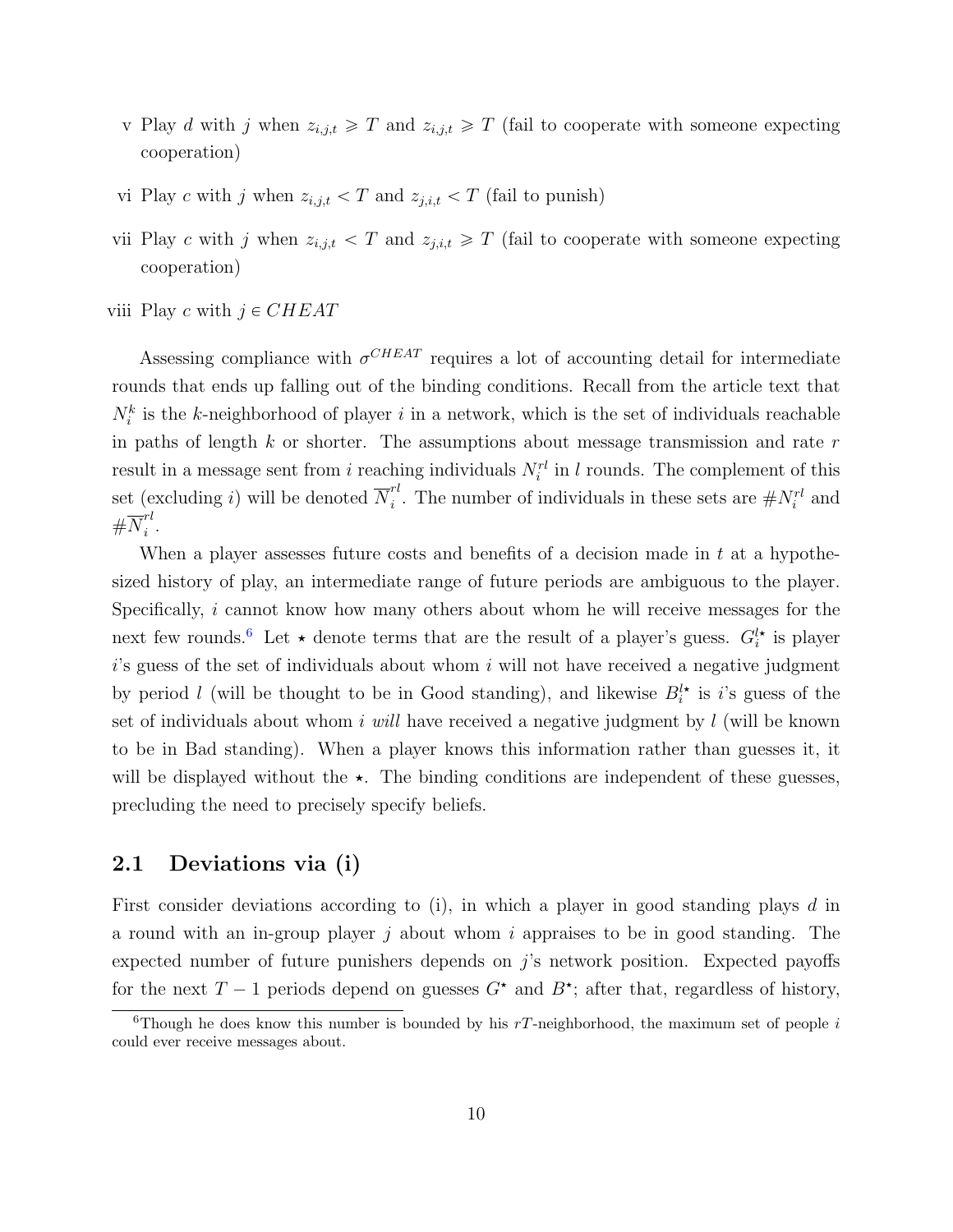$\sigma^{CHEAT}$  ensures that  $G^* = COOP$  and  $B^* = \emptyset$ . Complying with  $\sigma^{CHEAT}$  would yield:

$$
1 + \sum_{l=1}^{T-1} \delta^l \left[ \frac{1}{n-1} \left[ \#G_i^{l\star} + \#B_i^{l\star} \alpha \right] \right] + \delta^T \left[ \frac{1}{n-1} \left[ \#COOP \right] \right] + \sum_{l=T+1}^{\infty} \delta^l \left[ \frac{1}{n-1} \left[ \#COOP \right] \right]
$$

whereas deviating would yield:

$$
\alpha + \sum_{l=1}^{T-1} \delta^l \left[ \frac{1}{n-1} \left[ \#(N_j^{rl} \cap G_i^{l\star}) (-\beta) + \#(N_j^{rl} \cap B_i^{l\star}) (0) + \#(\overline{N}_j^{rl} \cap G_i^{l\star}) + \#(\overline{N}_j^{rl} \cap B_i^{l\star}) \alpha \right] \right] + \delta^T \left[ \frac{1}{n-1} \left[ \#(N_j^{rl} \cap COOP)(-\beta) + \#(\overline{N}_j^{rl} \cap COOP) \right] \right] + \sum_{l=T+1}^{\infty} \delta^l \left[ \frac{1}{n-1} \left[ \#COOP \right] \right].
$$

Complying in a round with  $j$  is thus weakly preferred to deviating when:

$$
\alpha - 1 \leqslant \sum_{l=1}^{T-1} \frac{\delta^l(1)}{n-1} \left[ \#(N_j^{rl} \cap G_i^{l\star})(1+\beta) + \#(N_j^{rl} \cap B_i^{l\star})\alpha \right] \right] + \frac{\delta^T(1)}{n-1} \left[ \#(N_j^{rT} \cap COOP)(1+\beta) \right].
$$

The sum in the condition contains terms for all but the final round of expected punishment and depends in each round on the number of individuals reached by  $j$ 's gossip about whom i doesn't expect to have received a message by then, and the number of individuals reached by j's gossip about whom i does expect to have received a message by then. By the end of the punishment phase, everyone in  $COOP$  will be cooperative in compliance with  $\sigma^{CHEAT}$ , so the net cost of punishment in that round is only determined by which of these are reached by  $j$ 's message by then.

#### <span id="page-10-0"></span>2.2 Deviations via (ii)

Deviations according to (ii), in which a player i in good standing plays c rather than d with a player whom i appraises to be in bad standing, are trivially not preferred. Complying with  $\sigma^{CHEAT}$  yields  $\alpha$ ; deviating earns 1, strictly less by assumption.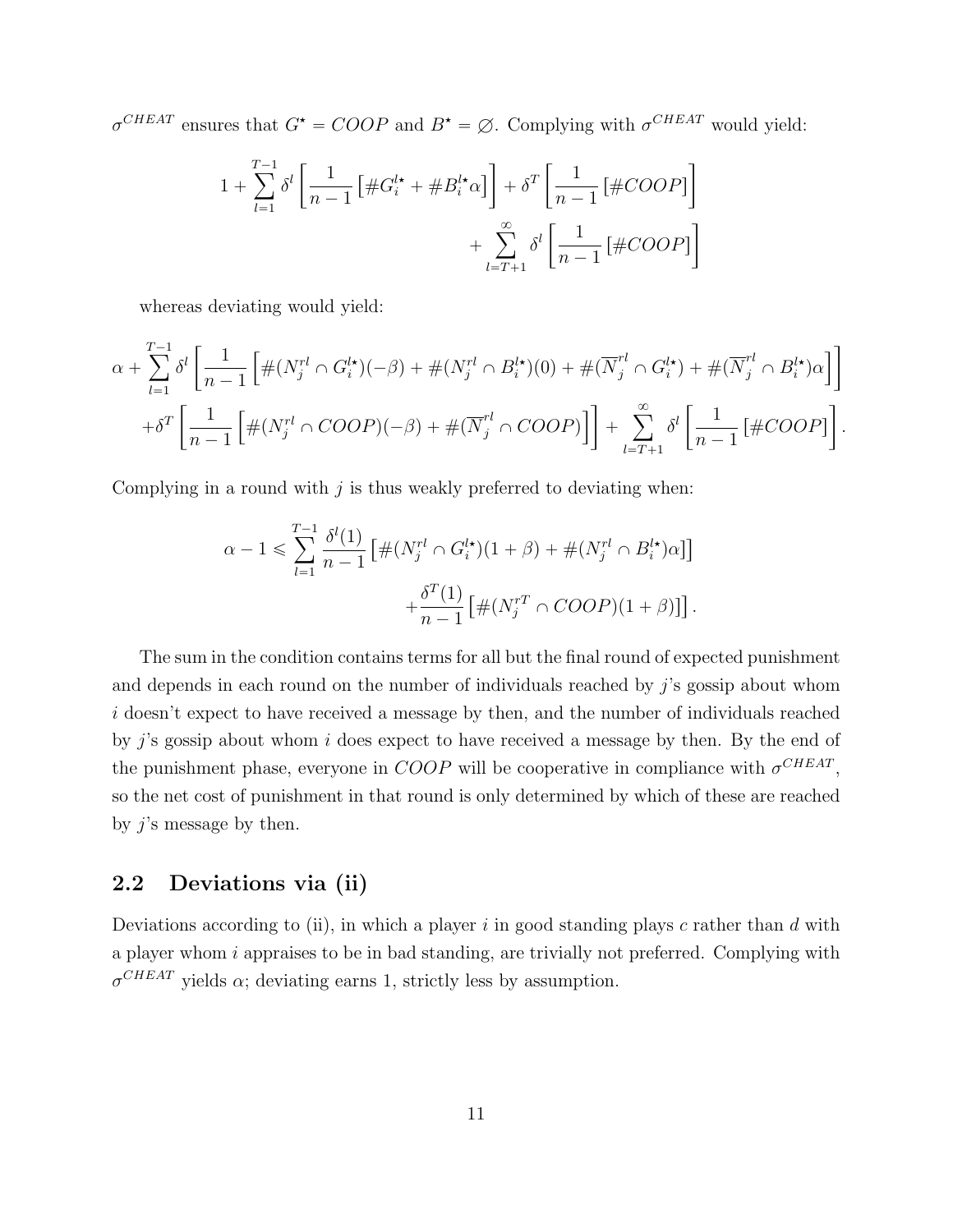#### <span id="page-11-0"></span>2.3 Deviations via (iii)

Deviations via (iii) are trivially not preferred. Since all  $j \in CHEAT$  always play d, playing anything other than  $d$  when paired with such a  $j$  is not a best response.

#### <span id="page-11-1"></span>2.4 Deviations via (iv)

Consider an i whom j appraises to be bad standing contemplating deviating by playing  $d$ against a j whom i appraises to be in good standing. This deviation is similar in form to  $(i)$ , with one important difference: i, being in bad standing, already expected some amount of punishment. His assessment of this deviation then depends on the net additional cost from punishment. This amount depends both on how recently his most recent past deviation was, as well as the identity of his past victim.

Call  $t^d$  the number of periods ago i most recently defected, and call k the victim of i's offense in that round. This means in t, i faces  $T - t<sup>d</sup>$  more rounds of punishment from that offense. A new offense today extends the punishment to  $t + T$ . Moreover, defecting on someone new j in t who is far away from his past victim  $k$  can increase the amount of punishment *i* expects even in the next  $T - t^d$  rounds.

 $i$ 's expected punishment from his defection against k that occurred  $t^d$  rounds ago depends on the network position of k.<sup>[7](#page-11-2)</sup> From the round under consideration until  $T - t^d$  rounds into the future, i expects punishment for this offense which is a function of  $N_k$ . Specifically, his expected punishment l rounds from now depends on

$$
N_k^{r(t^d+l)}.
$$

His net expected punishment from defecting on  $j$  now then also depends on  $j$ 's network position. For the next  $T - t^d$  rounds, his expected punishment depends on all those who receive either a message from  $k$  and/or a message from  $j$ . That is, his expected punishment l rounds from now until  $T - t^d$  depends on:

$$
N_k^{r(t^d+l)} \cup N_j^{rl}
$$

<span id="page-11-2"></span><sup>&</sup>lt;sup>7</sup>This implicitly assumes that k is a member of the in-group. The same condition results if we assume k is a member of the out-group and then use i's network position as the relevant consideration for the cost of his past defection.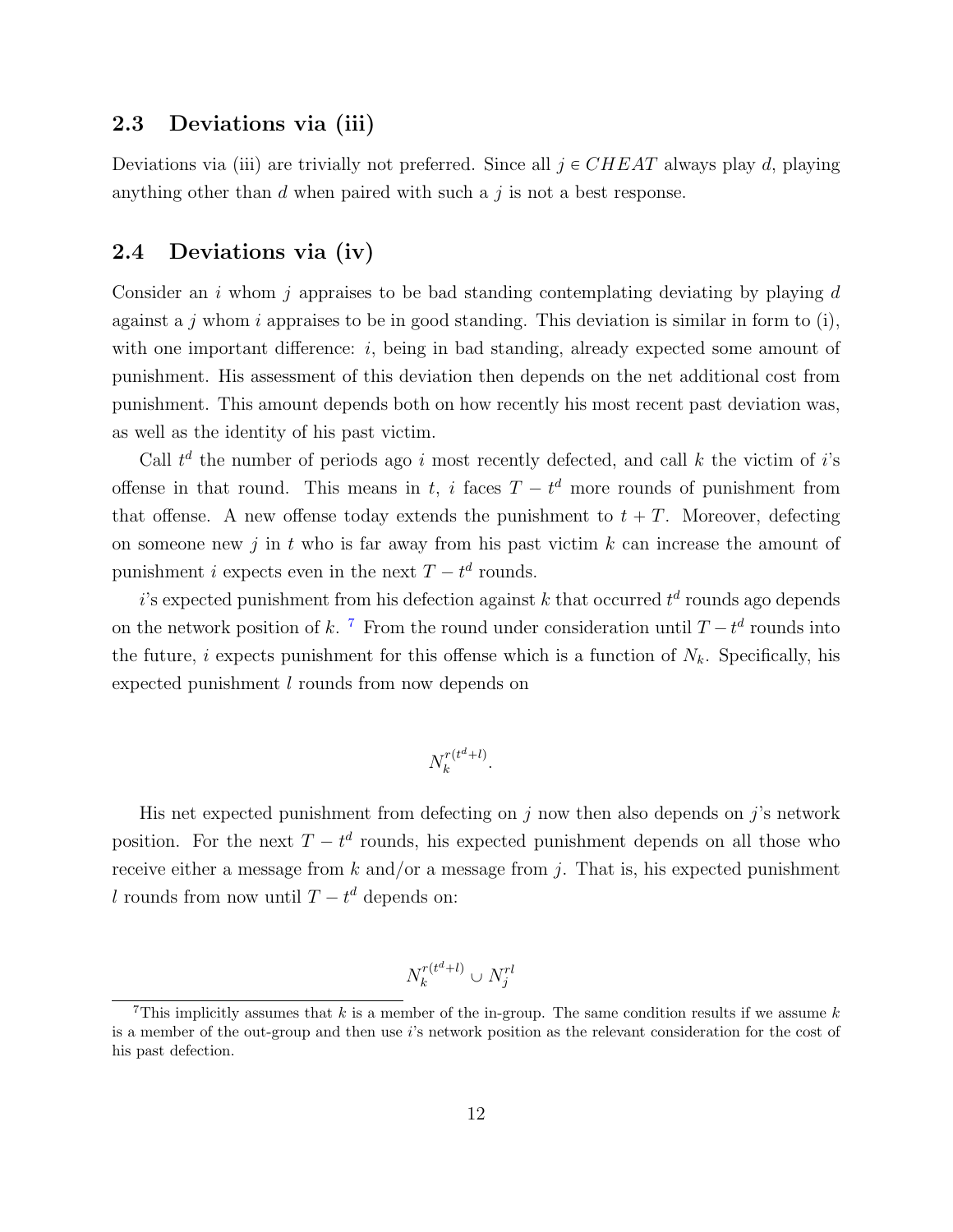After that and until  $T$  rounds from now, his punishment depends on the message sent from j,  $N_j^{rl}$ . i then prefers to comply rather than deviate via  $(iv)$  against j so long as:

$$
\beta \leqslant \sum_{l=1}^{T-t^d} \frac{\delta^l(1)}{n-1} \left[ N W_G^{l\star}(-\beta) + \overline{NW}_G^{l\star} + \overline{NW}_B^{l\star} \alpha \right]
$$

$$
+ \sum_{l=T-t^d+1}^{T-1} \frac{\delta^l(1)}{n-1} \left[ \# (N_j^{rl} \cap G_i^{l\star})(1+\beta) + \# (N_j^{rl} \cap B_i^{l\star}) \alpha \right]
$$

$$
+ \frac{\delta^T(1)}{n-1} \left[ \# (N_j^{rT} \cap COOP)(1+\beta) \right]
$$

where

$$
NW_G^{l\star} = #(N_j^{rl} \cap N_k^{r(t^d+l)} \cap G_i^{l\star}) - #(N_j^{rl} \cap G_i^{l\star}),
$$
  
\n
$$
\overline{NW}_G^{l\star} = #(\overline{N_j^{rl} \cap N_k^{r(t^d+l)} \cap G_i^{l\star})} - #(\overline{N_j^{rl} \cap G_i^{l\star})}
$$
  
\n
$$
\overline{NW}_B^{l\star} = #(\overline{N_j^{rl} \cap N_k^{r(t^d+l)} \cap B_i^{l\star})} - #(\overline{N_j^{rl} \cap B_i^{l\star})}.
$$

This condition can be further simplified.<sup>[8](#page-12-0)</sup> First, note that the condition is more difficult to satisfy as the right hand side decreases. The only term dependent on the identity of the first victim  $k$  is the first sum. This first sum takes its maximum when the neighborhoods around j and k are distinct; conversely, when new victim j is in the  $t^d$ -neighborhood of k, the condition is hardest to satisfy.

Consequently, one of the set of binding cases is the scenario in which  $i$  is contemplating defecting for a second time against the same person, i.e. when  $j = k$ . In that case,  $N_j^{rl} \cap$  $N_k^{r(t^d+l)} = N_j^{rl}$ , and since intersection is associative,  $NW_G^{l\star} = \overline{NW}_G^{l\star} = \overline{NW}_B^{l\star} = 0$ . That is, in the binding case, an additional defection adds no cost to the first  $T - t^d$  rounds of expected punishment. The binding condition becomes:

$$
\beta \leq \sum_{l=T-t^d+1}^{T-1} \frac{\delta^l(1)}{n-1} \left[ \#(N_j^{rl} \cap G_i^{l\star})(1+\beta) + \#(N_j^{rl} \cap B_i^{l\star})\alpha \right] + \frac{\delta^T(1)}{n-1} \left[ \#(N_j^{rT} \cap COOP)(1+\beta) \right].
$$

<span id="page-12-0"></span><sup>&</sup>lt;sup>8</sup> The current form makes use of the following set operation:  $\#(N_k \cap G) - \#((N_k \cup N_j) \cap G) = \#(N_k \cap G)$  $N_j \cap G$ ) – # $(N_j \cap G)$ .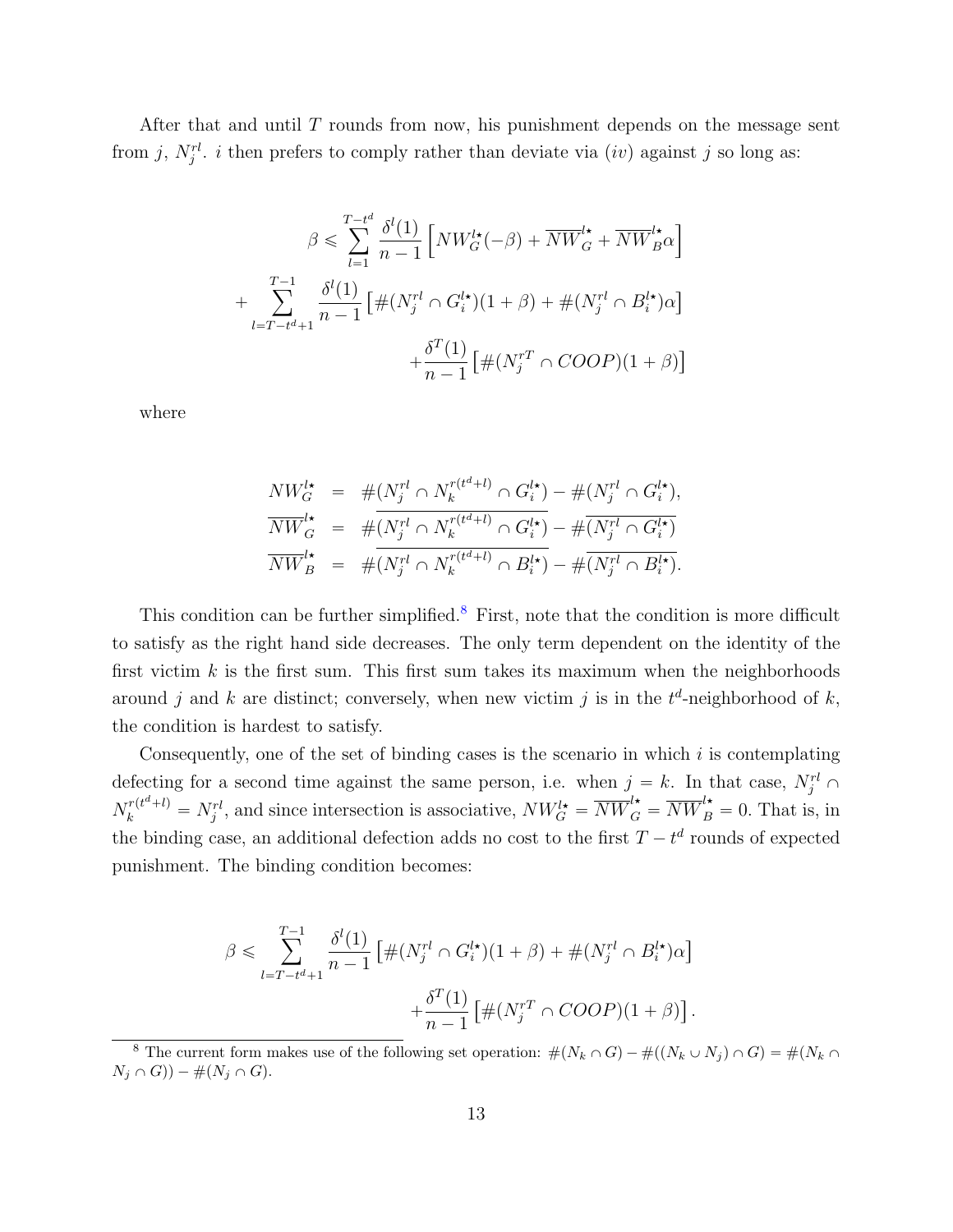Furthermore, since the terms of the sum are all positive, the right hand side is minimized when the sum includes fewer periods. This means the binding case is one in which the second defection on  $k$  occurs immediately following the first, i.e. in which the old defection just occurred in the last period so that  $t^d = 1$ . In this binding case, the first  $T - 1$  rounds of punishment would be the same, and the condition reduces further to

$$
\beta \leq \frac{\delta^T(1)}{n-1} \left[ \#(N_j^{rT} \cap COOP)(1+\beta) \right].
$$

So long as the person considering defecting a second time against a player in back-to-back rounds can be disincentivized from doing so, no one wants to defect a second time against anyone at any time.

#### <span id="page-13-0"></span>2.5 Deviations via (v)

Deviations via  $(v)$ , in which a player i plays d against a j whom i appraises to be in good standing when j appraises  $i$  to be in good standing (even though someone else in the network does not) differ from (iv) only in the immediate gain. Expected net future punishment is the same. In this case, complying yields 1 immediately while deviating earns  $\alpha$ , so the condition becomes:

$$
\alpha - 1 \leq \frac{\delta^T(1)}{n-1} \left[ \#(N_j^{rT} \cap COOP)(1+\beta) \right].
$$

#### <span id="page-13-1"></span>2.6 Deviations via (vi) and (vii)

As with deviations via (ii), deviating by playing c against someone whom a player appraises to be in bad standing is trivially not preferred. In (vi) complying yields 0 while deviating yields  $-\beta$ ; in (vii) complying yields  $\alpha$  while deviating yields 1.

#### <span id="page-13-2"></span>2.7 Deviations via (viii)

Finally, and for the same reason as (iii), playing anything other than d against  $j \in CHEAT$ is trivially not preferred, regardless of appraisals.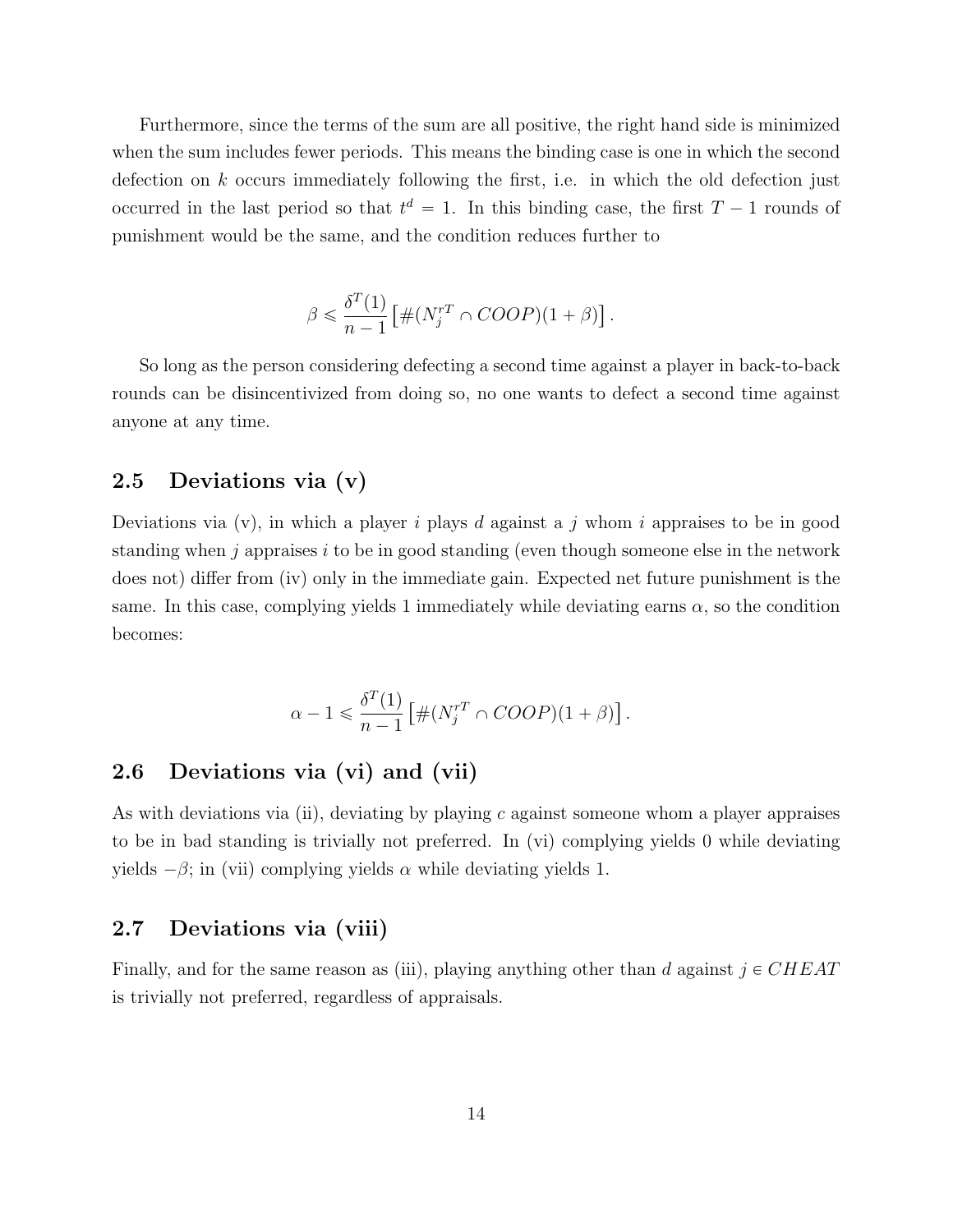#### <span id="page-14-0"></span>2.8 Combining Conditions

Satisfying the condition to prevent deviations via  $(v)$  for all potential opponents j implies satisfying the conditions to prevent deviations via (i). Rearranging the remaining conditions to place the discount factor on the left hand side, we have the conditions presented above. If both conditions are satisfied, no player has an incentive to deviate from  $\sigma^{CHEAT}$  in any history, and the binding player is minimally enticed to comply with  $\sigma^{CHEAT}$  if both conditions are satisfied. Since the conditions for sequential rationality are independent of beliefs, any consistent beliefs trivially extend the behavior to sequential equilibrium.

 $\Box$ 

## <span id="page-14-1"></span>3 Proof of Proposition 1

The proof of this Proposition follows immediately from the proof of the conditions for sequential rationality presented in the last section, with  $T = 1$  for the simple version of the model presented in the paper. The first two conditions are stated in terms of the binding player. The second two ensure that the set COOP is maximal; that for any possible larger set of in-group policers, at least one in this larger set would find deviating from  $\sigma^{CHEAT}$  too profitable to comply.

### <span id="page-14-2"></span>4 Intuition for Corollaries

This intuition assumes that the length of the punishment phase can vary. The intuition is identical for a single round of punishment as in the article text. The conditions are the same, with  $T$  set to 1.

#### <span id="page-14-3"></span>4.1 Corollary 1

Corollary 1 follows from the conditions for sequential rationality when  $COOP$  is set to  $N$ , that is when the set of players playing in-group policing is the whole group. In that case  $N_i^{rT} \cap COOP = N_i^{rT} \cap N = N_i^{rT}$ . In other words, the binding case for full cooperation is the extent to which player are peripheral in the full network g.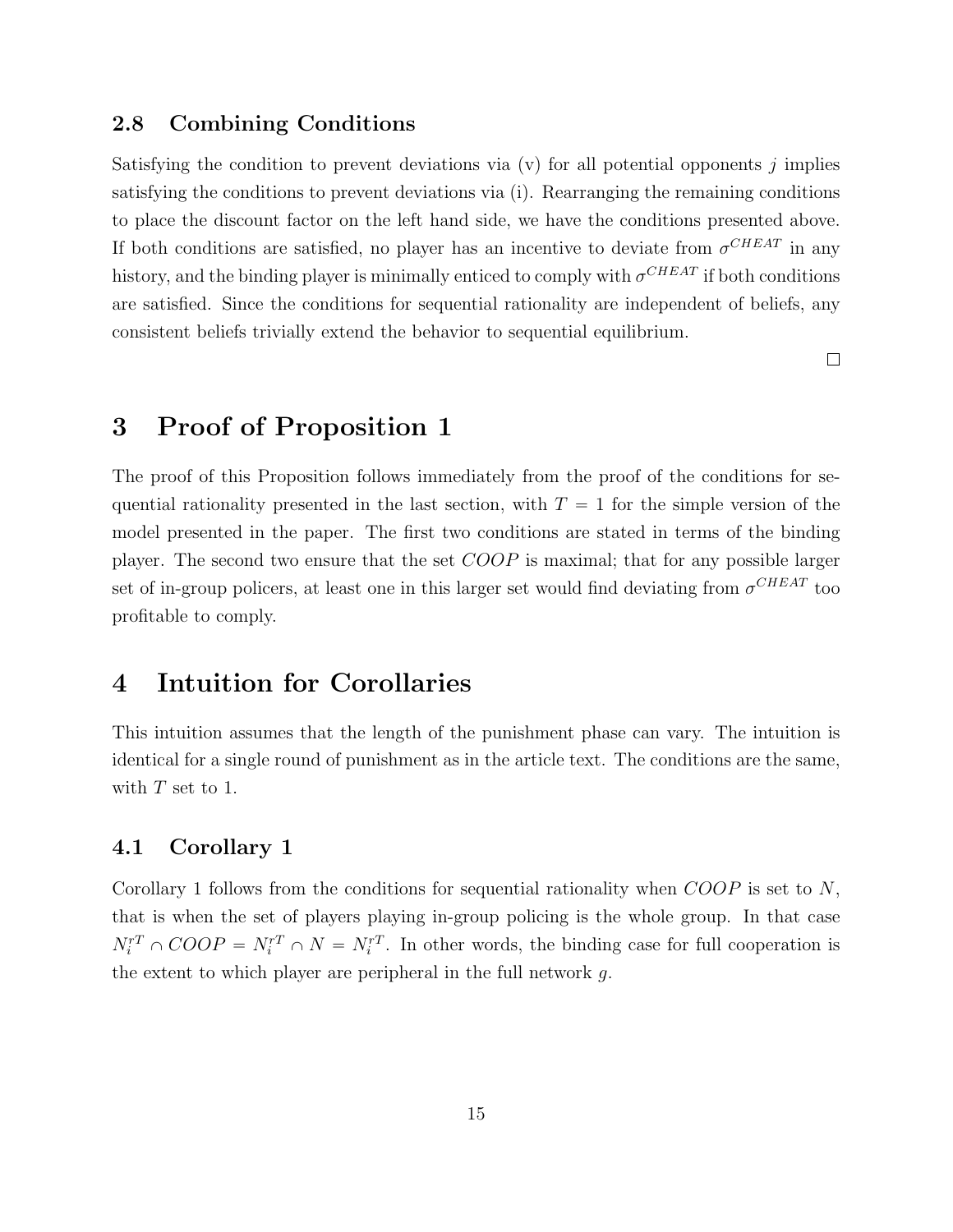#### <span id="page-15-0"></span>4.2 Corollary 2

Corollary 2 identifies that in a maximally cooperative equilibrium, there exists a threshold such that players who are at least this peripheral in the whole network cheat. This threshold can be defined as the extent to which the most peripheral player within  $COOP$  is peripheral among those in COOP. Clearly in a maximally cooperative equilibrium, there is a threshold which separates the most peripheral player in COOP among COOP from any other player  $i \notin COOP$  among  $COOP \cup i: \#(N_i^{rT} \cap (COOP \cup i)) < \min_{j \in COOP} \#(N_j^{rT} \cap COOP)$ . This establishes that those who would be most peripheral when considered among the set of cooperators cheat. The stronger result stems from the observation that for any player  $i$  with  $N_i^{rT} < \min_{j \in COOP} \# (N_j^{rT} \cap COOP)$ , it will necessarily be the case that  $\# (N_i^{rT} \cap COOP \cup$  $(i)$   $\leq$  min<sub>j $\in$ COOP  $\#(N_f^{rT} \cap COOP)$ . Any player peripheral enough in the whole network</sub> will be too peripheral in any subnetwork among a set of in-group policers to cooperate in equilibrium.

The condition is sufficient but not necessary because there can exist a player  $i \notin COOP$ for whom  $\#(N_i^{rT} \cap (COOP \cup i))$  >  $\min_{j \in COOP} \#(N_j^{rT} \cap COOP)$ . To see this, consider an example in terms of out-group offenses (similar logic holds for in-group offenses). Take the network depicted in Figure [1,](#page-16-2) let  $r = 2, T = 1$ , and set  $\delta$  such that each player needs 5 others to learn about an out-group offense to dissuade him from cheating. This means that in a maximally cooperative equilibrium, all cooperators must be such that  $\#(N_i^2 \cap COOP) \ge 5$ . Note that  $N_8^2 = 6$ , so player 8 is a candidate for  $COOP$  enough would know about his outgroup offense to punish him. However, of these 6 other players reachable, not enough could themselves be enticed to play COOP. For instance, players 10and12 are too peripheral: news spreads to only two others in  $rT = 2$  steps. Consequently,  $10 \notin COOP$  and  $12 \notin COOP$ . This means that  $\#(N_8^2 \cap COOP)$  can be at most 4, which means  $8 \notin COOP$ , despite sitting in one of the most central positions in the whole network. The same logic reveals that none of 7, . . . 12 can be contained in a maximally cooperative equilibrium for these parameter values. Hence, if a player's centrality is too heavily dependent on connections to peripheral players, that player cannot be enticed to be cooperative.

This corollary highlights the importance of factoring in incentives generated by networks. Considering individuals separately can mask important ways that incentives interact to produce an aggregate outcome. Moreover, this result and the others illustrate why heterogeneity in network position is important. If the network were assumed to be complete (as is often implicitly assumed in non-network models), then there would be no maximally cooperative equilibrium in which only a strict subset of the group plays as COOP. If anyone could be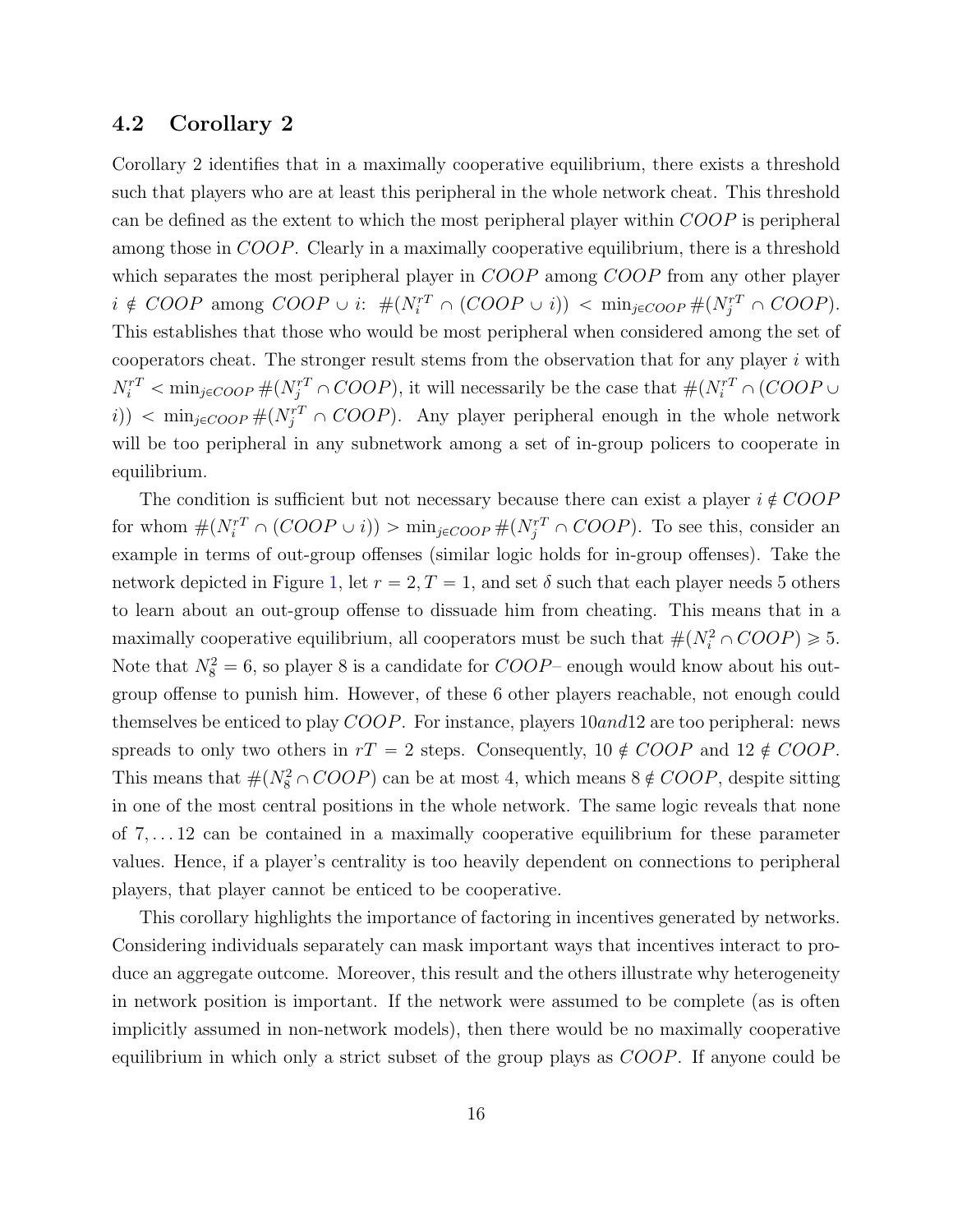<span id="page-16-2"></span>

Figure 1: Let  $r = 2$ ,  $T = 1$ , and set  $\delta$  such that players need 5 punishers to be enticed to cooperate. The maximally cooperative equilibrium entails  $COOP = \{1, \ldots, 6\}$  and  $CHEAT = \{7, ..., 12\}$ , even though  $\#N_8^2 = 6 > min_{j \in COOP} \{\#(N_j^2 \cap COOP)\} = 5.$ 

enticed to be cooperative through in-group policing, everyone could; if anyone could not, no one could. Here, heterogeneity in network position admits the possibility of equilibria in which a strict subset cooperate via COOP and a non-empty subset perpetually defect.

#### <span id="page-16-0"></span>4.3 Corollary 3

All else equal, a maximally cooperative equilibrium with  $\#CHEAT' > \#CHEAT$  implies a lower threshold  $x^{\star\prime} < x^{\star}$ , which implies  $\min_{j \in COOP'} \{ \#(N_j^{Tr} \cap COOP')\}$ a lower threshold  $x \leq x$ , which implies  $\min_{j \in COOP'} \{ \#(N_j^T \cap COOP) \}$ .<br>  $\lt \min_{j \in COOP} \{ \#(N_j^T \cap COOP) \}$ . Intuitively, since the most peripheral member in in-group

policing binds, adding a more peripheral member to the set of cooperators changes the ease of enforcing cooperation at the margin and raises the minimum discount factor for which the conditions hold.

#### <span id="page-16-1"></span>4.4 Corollary 4

Since the equilibrium conditions bind for the most peripheral individual, marginal changes to the set COOP in maximally cooperative occur at the peripheral end. More cooperators mean more peripheral players are included in COOP; fewer cooperators mean more peripheral players are included in CHEAT.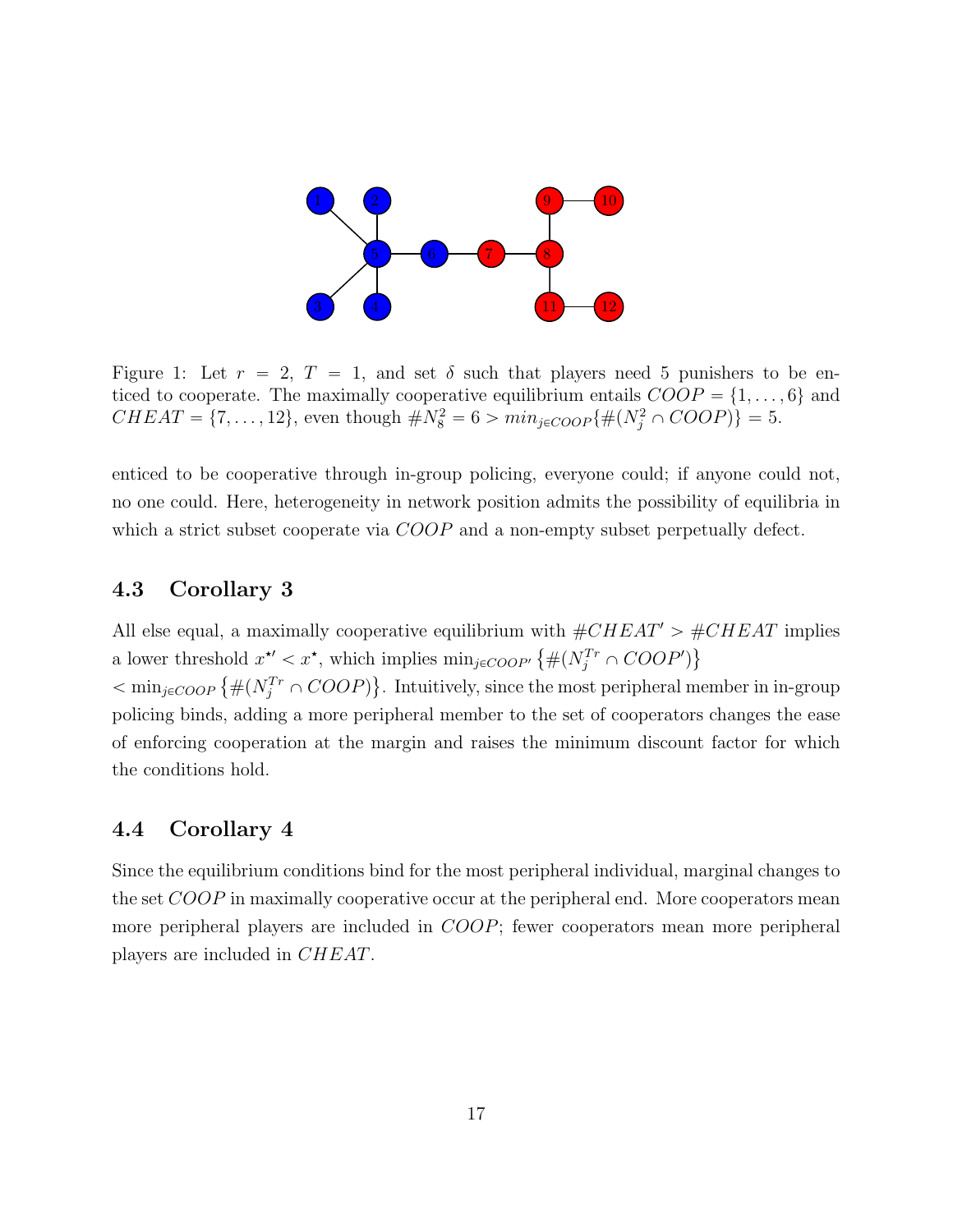#### <span id="page-17-0"></span>4.5 Corollary 5

Because the peripheral individuals bind, changes in group size that do not change the ratio of the reach of the most peripheral to the total group size do not change equilibrium outcomes. This is because in the binding case, the expected number of players playing the in-group policing strategy who learn about an offense in  $T$  rounds determines the conditional probability of future punishment in the random matches. If the addition or subtraction of group members results in the peripheral player expecting higher future punishment (because a larger proportion of his group will know about an offense), then the population change improves prospects for cooperation. If the change results in peripheral players expecting lower future punishment because a smaller proportion of his group will know abut an offense, then enforcing cooperation becomes more difficult. Other changes have no effect.

### <span id="page-17-1"></span>5 Additional Analyses

#### <span id="page-17-2"></span>5.1 Strategic Lying

No victim of misbehavior gains from not reporting the offense. The worrisome case is a message which claims someone misbehaved when they did not.  $i$  can only gain from a lie that j misbehaved if in the future  $i$  can defect against j and some people who would have punished i for this offense instead mistake it for punishment. However, the only people who would punish i for an offense against j are those whom j's message reaches, and these are the same people who would be reached by a message if  $i$  defects against  $j$  in the future. Best case scenario for i some of these people first received his message, and so are confused by or ignore  $j$ 's report of i's misbehavior. But (a) in even moderately large groups, the expected future opportunity to defect against any particular person is quite unlikely, and (b) a modification which has players react strongly to conflicting messages could disincentivize dishonesty in the rare case that it could be on net profitable. Assuming honesty avoids this complication.